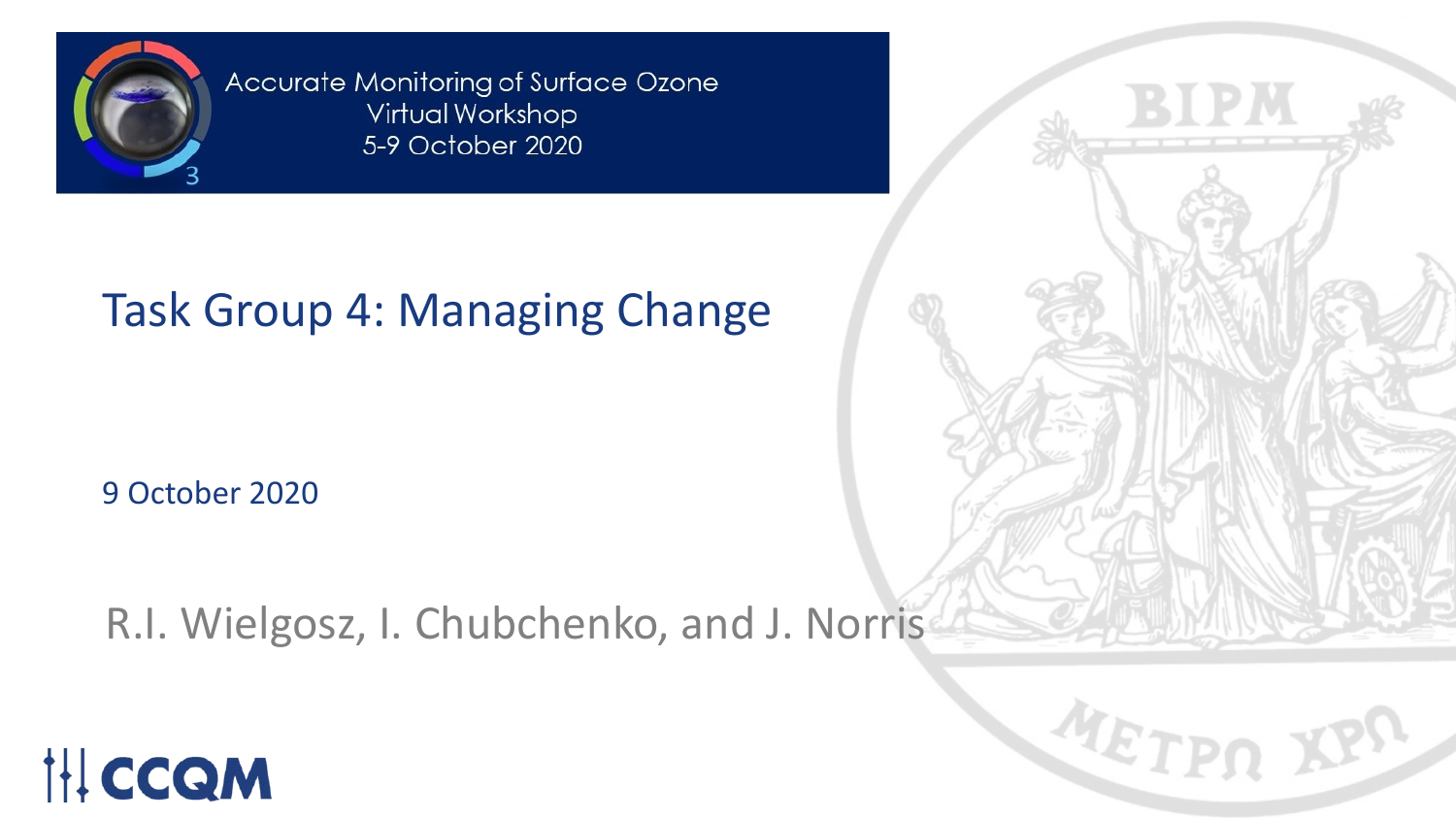1.Task Group Questions

2.Review of Survey Responses and Comments

3.Discussion of individual questions and other points raised

4.Consensus opinion – taking into account survey responses

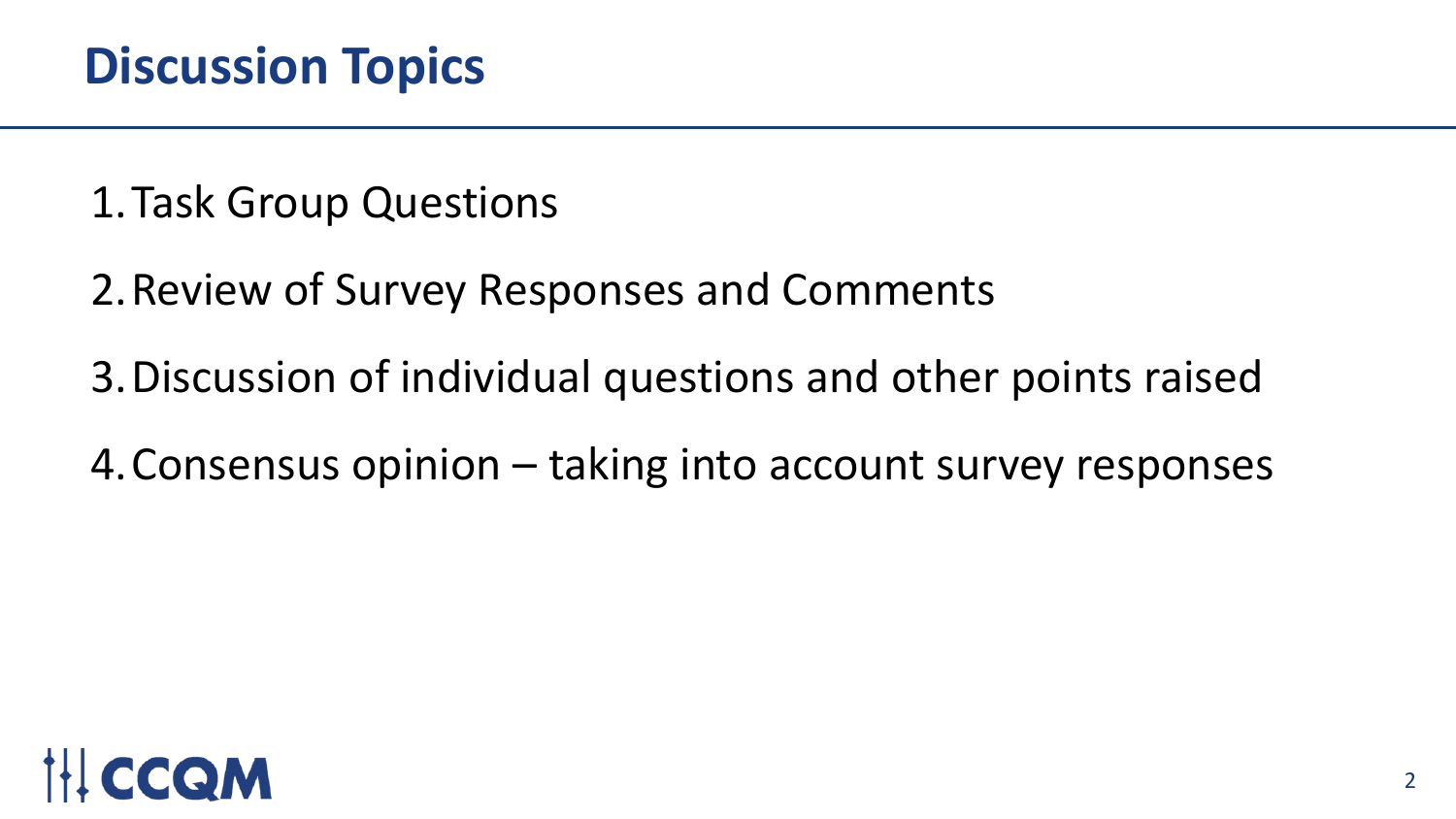### **Task Group 4 Questions**

### **4 Managing change**

a) What do you think are the major risks in implementing this change, and how best to mitigate them?

b) How do we deal with historic data?

### Other related questions to be answered?

c) Timeline for change?

### CCOM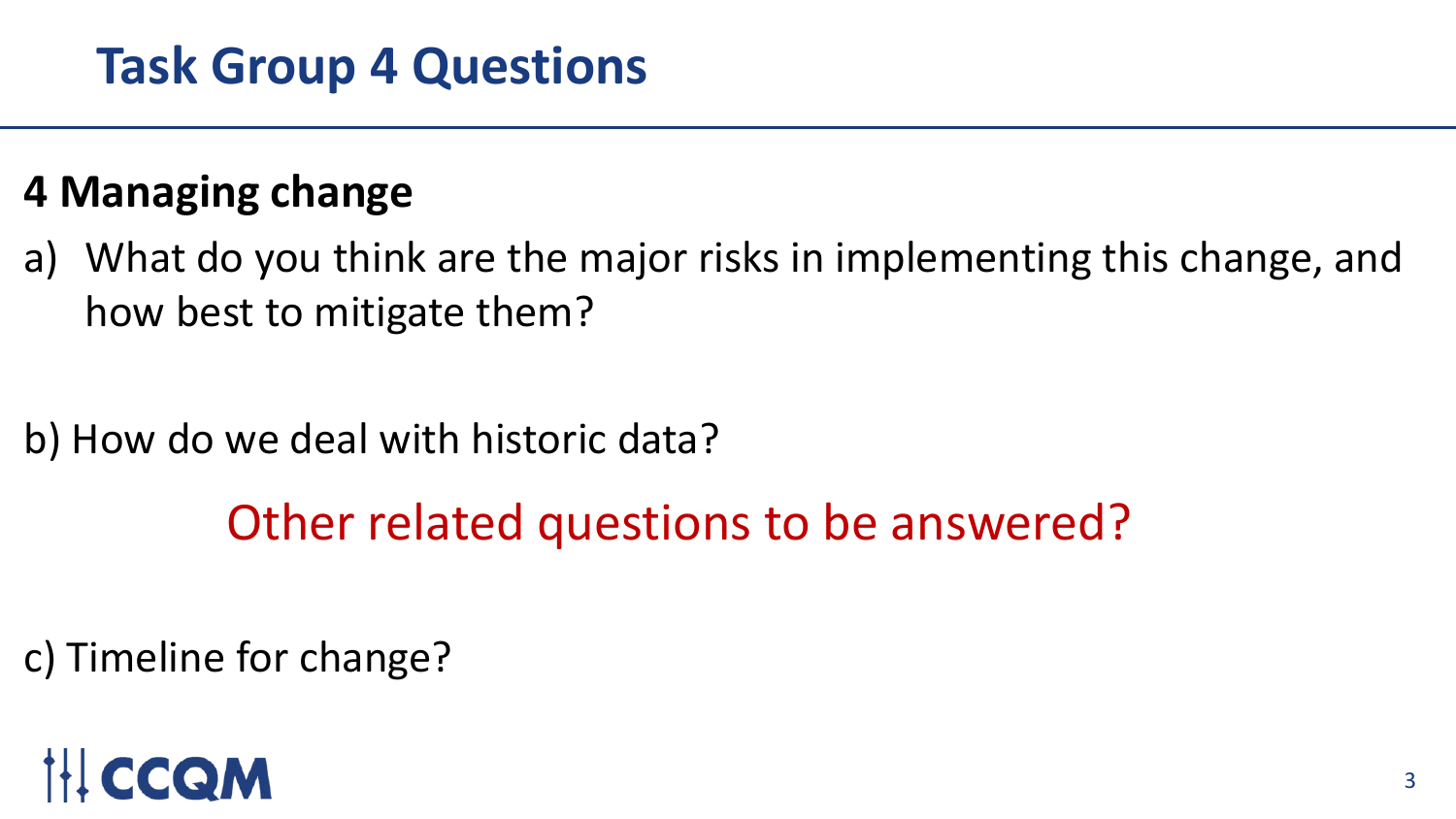### Risks and mitigation

Lack of understanding (5%)

No reply (50%)

Mistakes due to coexistence of different values (28%)

Air Quality: higher number of exceedance (10%)

Impact on Trends

Change Process

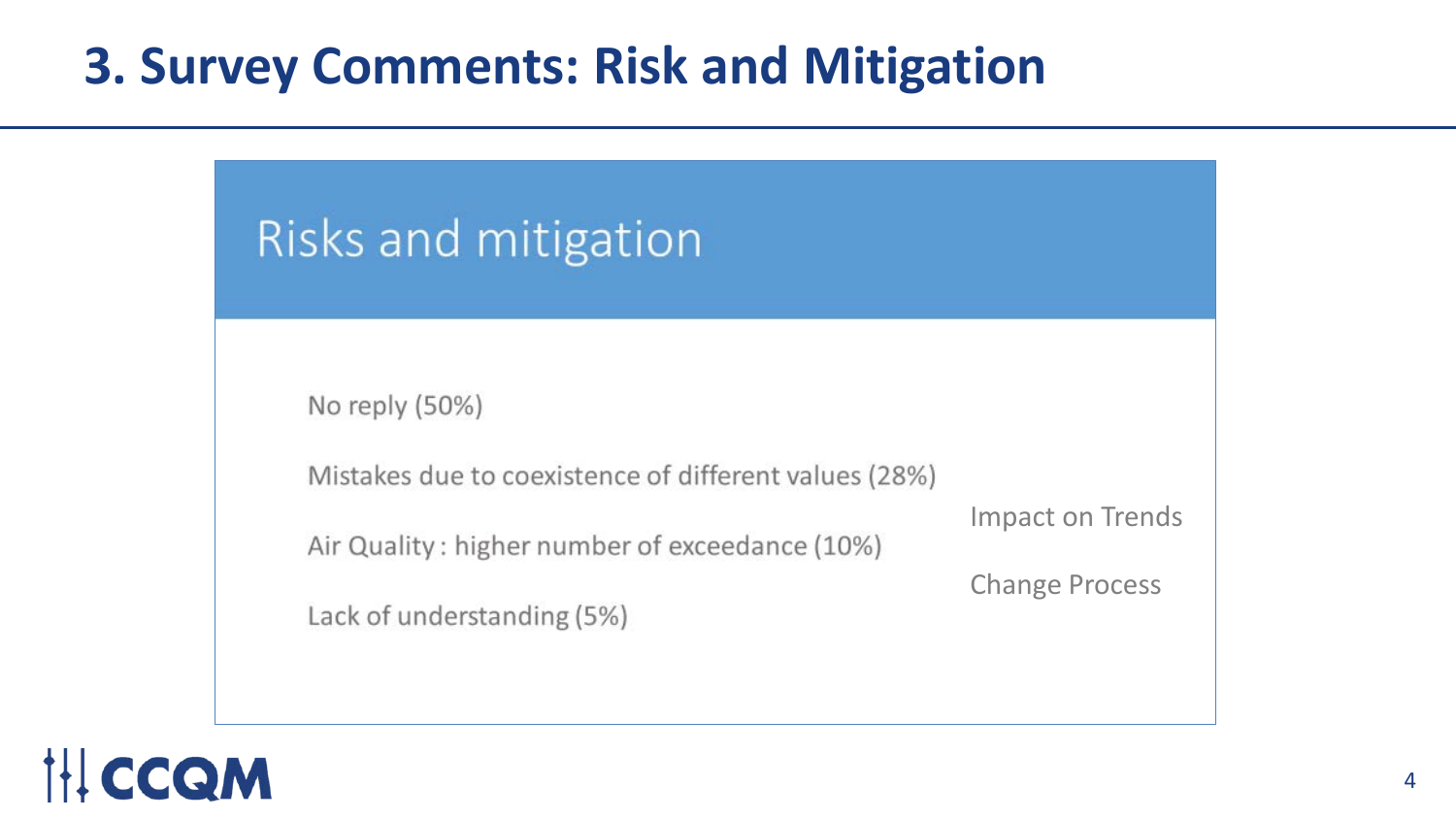### **1) Confusion due to coexistence of different values**

- That mitigation brings a chaos of data with old and data with new cross section
- I am not sure if all groups measuring ozone will implement the change, or at least not at the same time, even if it is well communicated. There is a risk that data sets using different values of the cross section will be around, which maybe is not even documented in the metadata.
- Risk: Uniform confirmatory/verification process once implementation has taken place, irregular readings upon change – therefore window of data will be disputed, Mitigation: Uniform SOP prior to implementation, outreach/education/training in advance of change
- Changes to be made in the SRP control software
- make mistakes in the changes in the instrumentation that performs the calibration / measurement. the way to mitigate errors can be done through proper training.
- The main risk will be data sets using different absorption cross sections without the corresponding metadata. This must be avoided.
- mix of old and new values, misinterpretation of trends
- Mixing data using both values.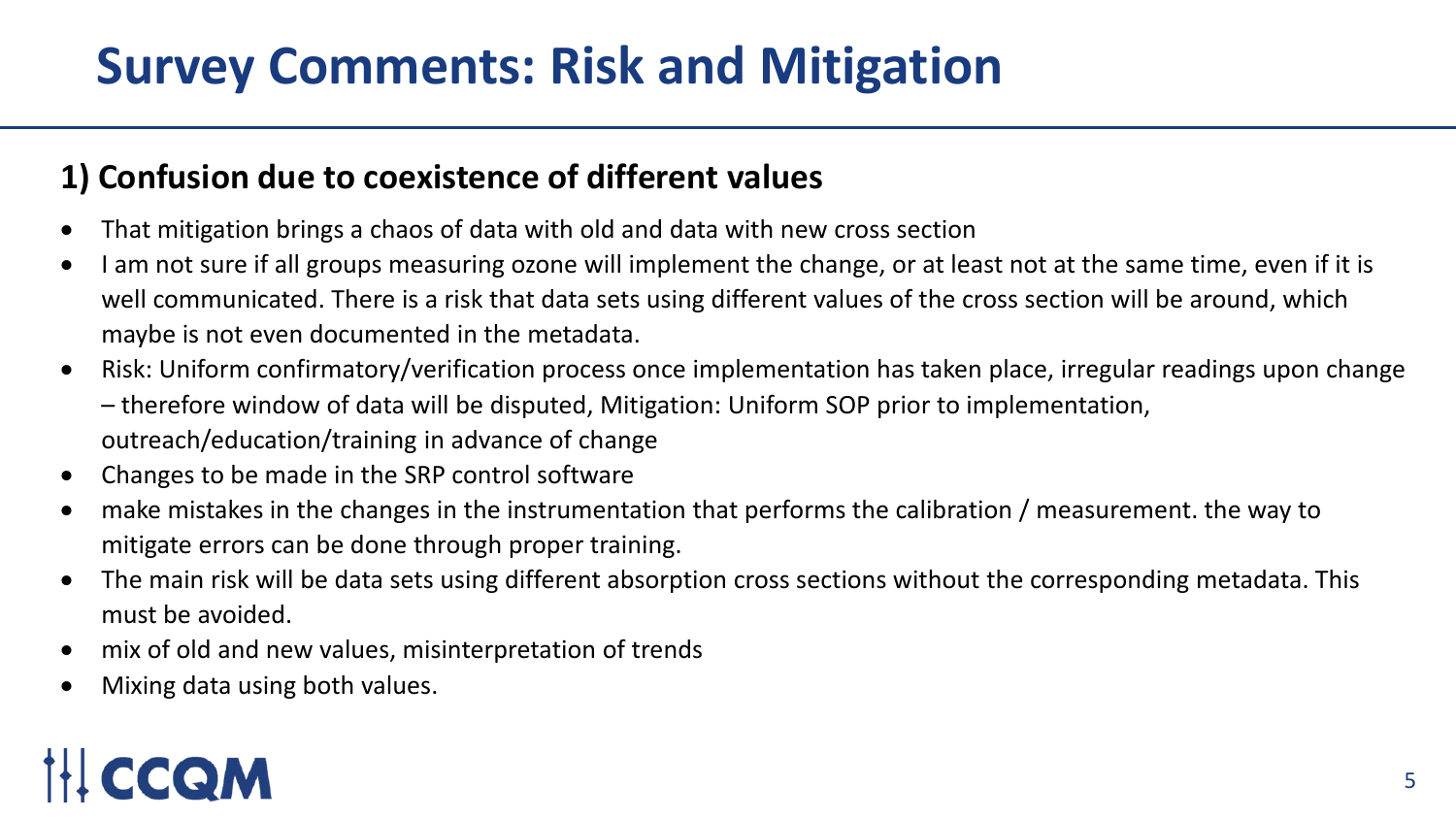**1) Risk: Confusion due to coexistence of different values**

**Mitigation:**

- **a) Clearly identify which ozone cross section is being used**
- **b) Introduce data flagging /meta data description of which ozone cross section is used**
- **c) Provide information and guidance**
- **d) Set up Change Management Task Group over period of Change and provide clear timeline for change**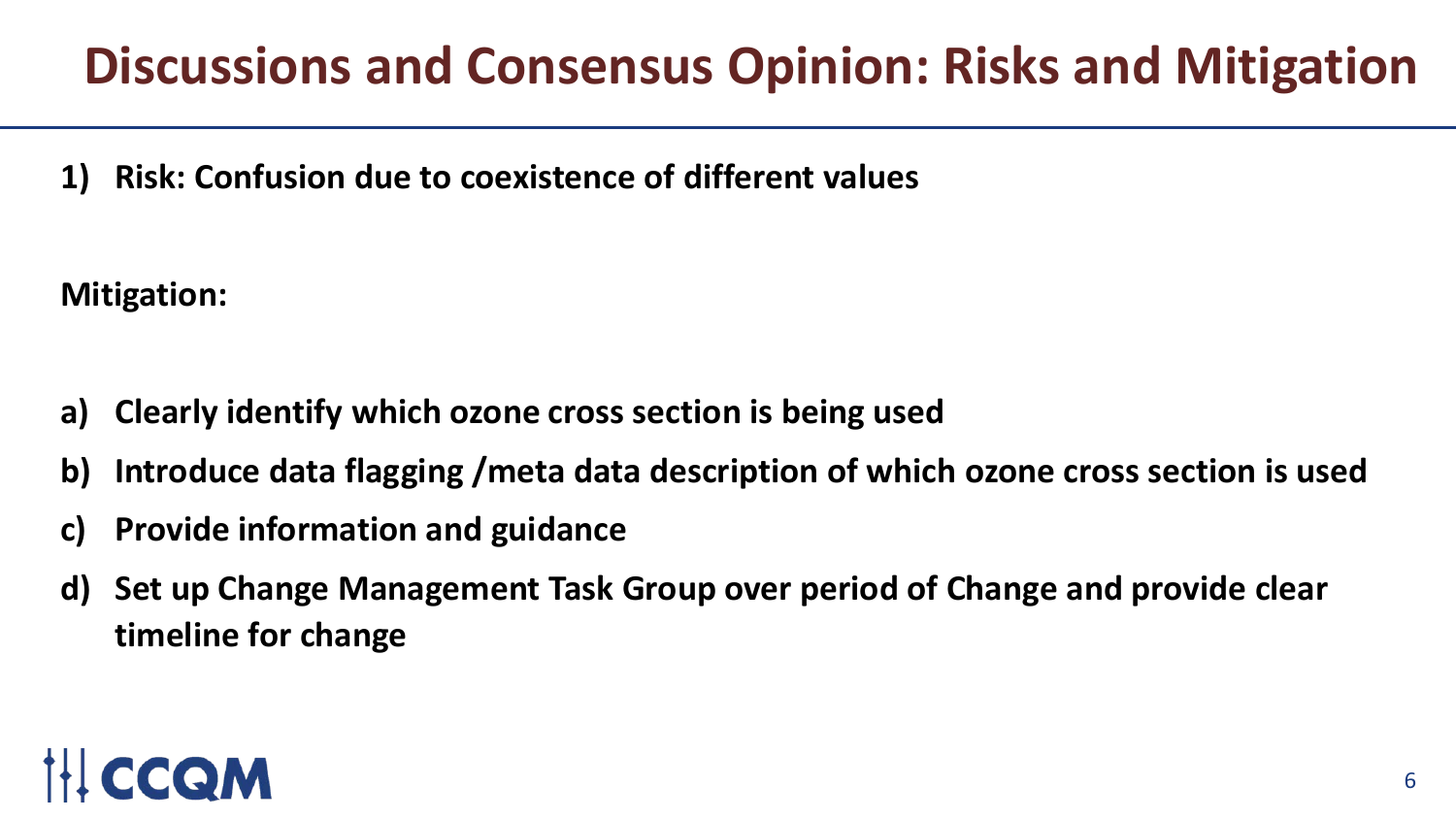### **2) Effect on Trends**

- Step change in data or disjoint in concentrations shown in previous studies although at less than 2% I think this will be minimal
- Effect on trends and established national standards/objectives
- interruption of consistency in long records, changes to policies
- Introducing false trends in time series by not uniformly treating all surface data.
- The major risk is that the change will not be implemented uniformly and that measurement groups will not properly record and advertise when/if the change was made. This will lead to errors in long-term trend detection, and to errors when comparing observations across different networks.
- The TOAR database can help with identifying stations with the change and can be used to apply corrections to datasets to account for the change.
- Support from the WMO, EPA, TOAR, and other archives are needed to track and implement changes and to assure the continuation of records.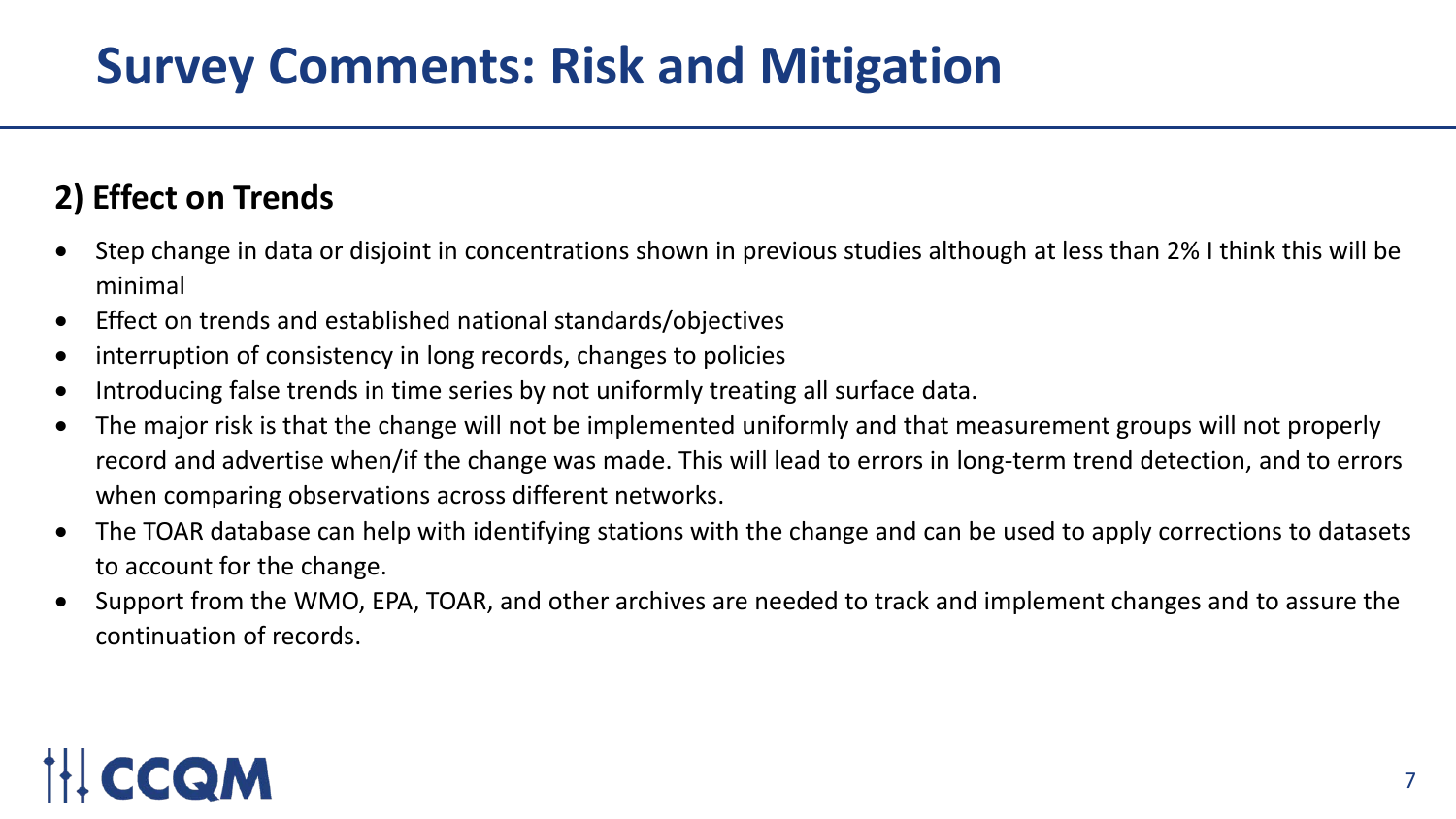**2) Risk: Effects on Trends**

**Mitigation:**

- **a) Clearly communicate change**
- **b) Introduce data flagging /meta data in databases**
- **c) Introduce data flagging /meta data on data from providers**
- **d) Clearly identify step change will occur if data not back-corrected**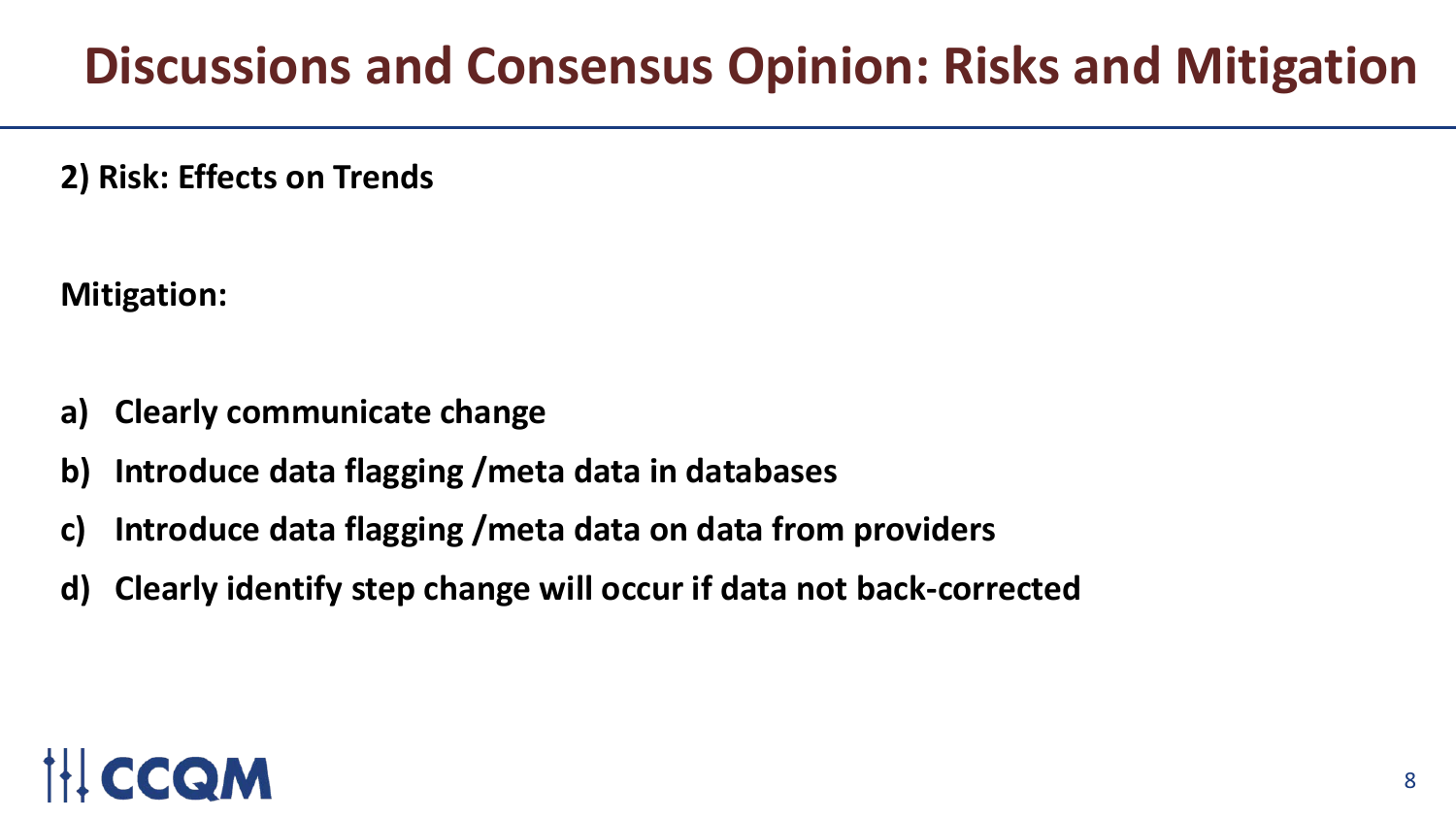### **3) Change Process Control**

- Inconsistency in timelines; identify how long it will take everyone to implement
- harmonization in terms of how to change, when to change
- That people will be unaware of the change or not know what to do. Information is key!
- Misinterpretation due to unclear/unharmonised implementation date
- How the change will occur and how this will filter down to all relevant parties, and how long this will take. Many people only calibrate their own local reference every 2 or so years so it is likely it might take this long to filter down. Suggest also informing all ISO17025 accreditation bodies of the change so they can pass on to all parties accredited for ozone related activities.
- It is important to make sure that the information gets passed down, not just to the metrology community or to makers of ozone instruments, but to the research community, universities, private sector, and anyone whose research may have a direct impact on local/regional/national air quality policy.
- Is the meeting goal to end with consensus and clear direction on a path forward? Is the expectation that the change would be implemented at the same time globally?
- 9 • From an EU perspective, all MS, DGENV, AQUILA and NRLs need to agree the best way forward, and implement together, at the start of a calendar year. A discussion needs to be held regarding historic data, comparison against limit and target values. Similarly, the health assessments are set using historic datasets, so these will also need to be reconsidered.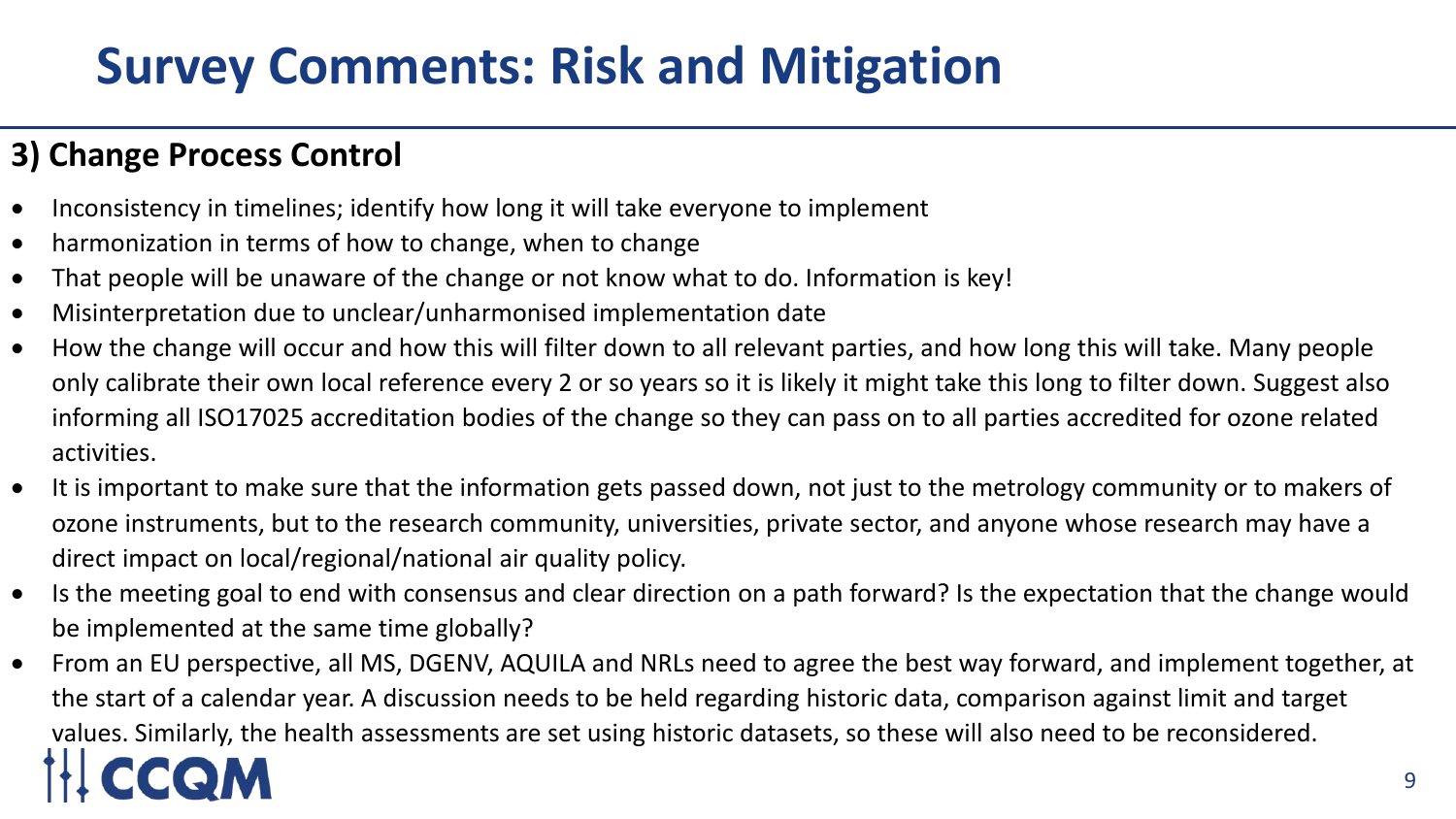**3) Risk: Change Process Control**

**Discussion:**

- **a) Big Bang Change – everything on one day**
- **b) Start, transition period, end dates (use of calibration QA/QC systems in place to role out change)**

**Mitigation:**

- **a) Set up a Change Management Task Group, including stakeholders**
- **b) Develop and plan for implementing change**
- **c) Identify factors that will limit speed of change and plan accordingly**
- **d) Take into account time for documentary changes and well as changes in the field**

# QM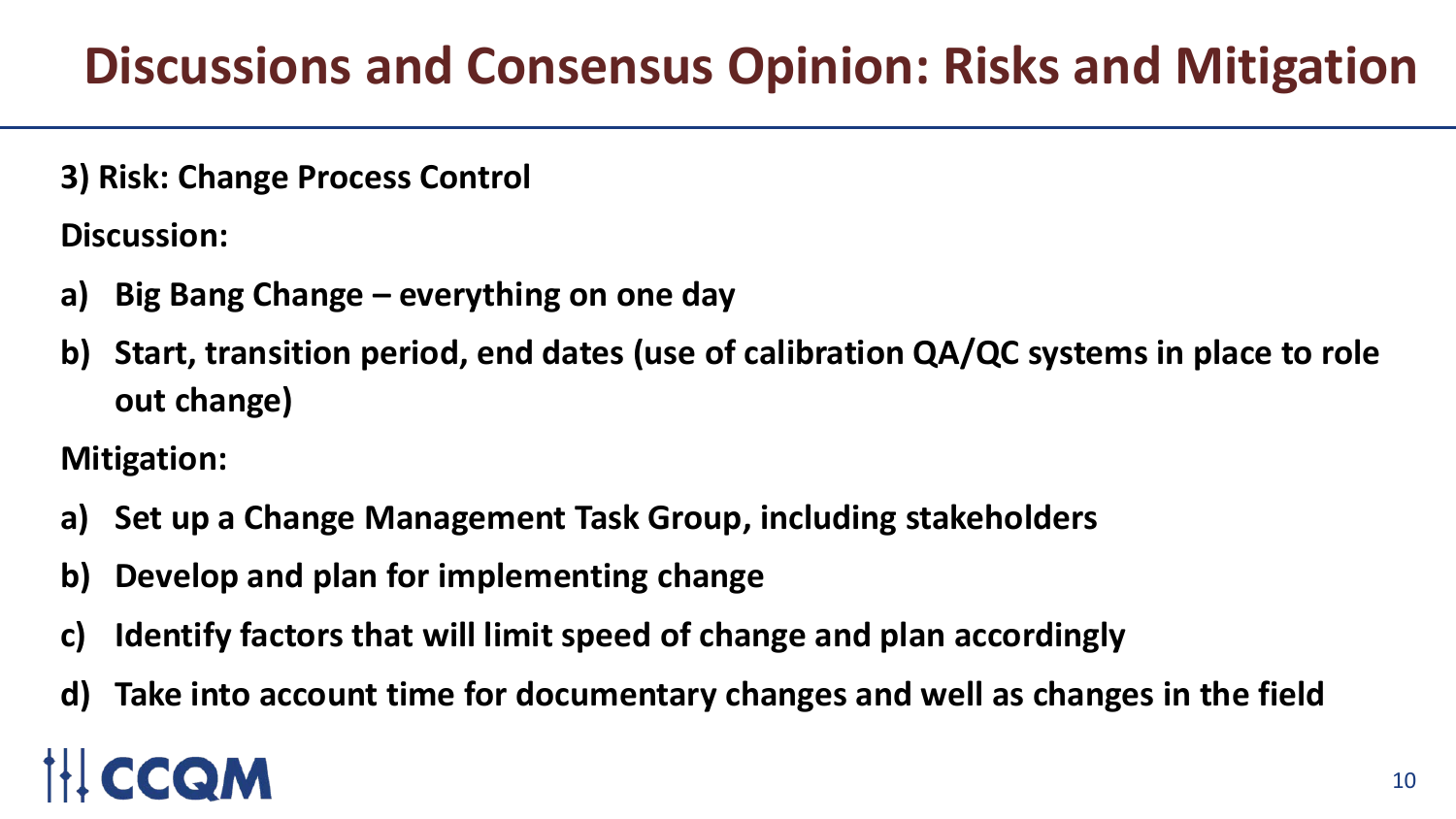### **4) Impact on regulatory limit compliance**

- If threshold levels are based on evidence in epidemical studies, then they need to be adapted as well. This will lead to strange numbers. Otherwise, the number of exceedances will increase
- Mistakes and possibly will have to revisit allowed level of ozone measurements.
- The countries and stakeholders will likely to have difficulties in funding issue which follows the implementation of the change
- In the US, potential affect on ozone design values and exceedances of the ozone national ambient air quality standard (NAAQS). After implementation, the affect on design values will need to be tracked and increases identified.
- Potential impact on US ozone exceedances of the US national ambient air quality standard

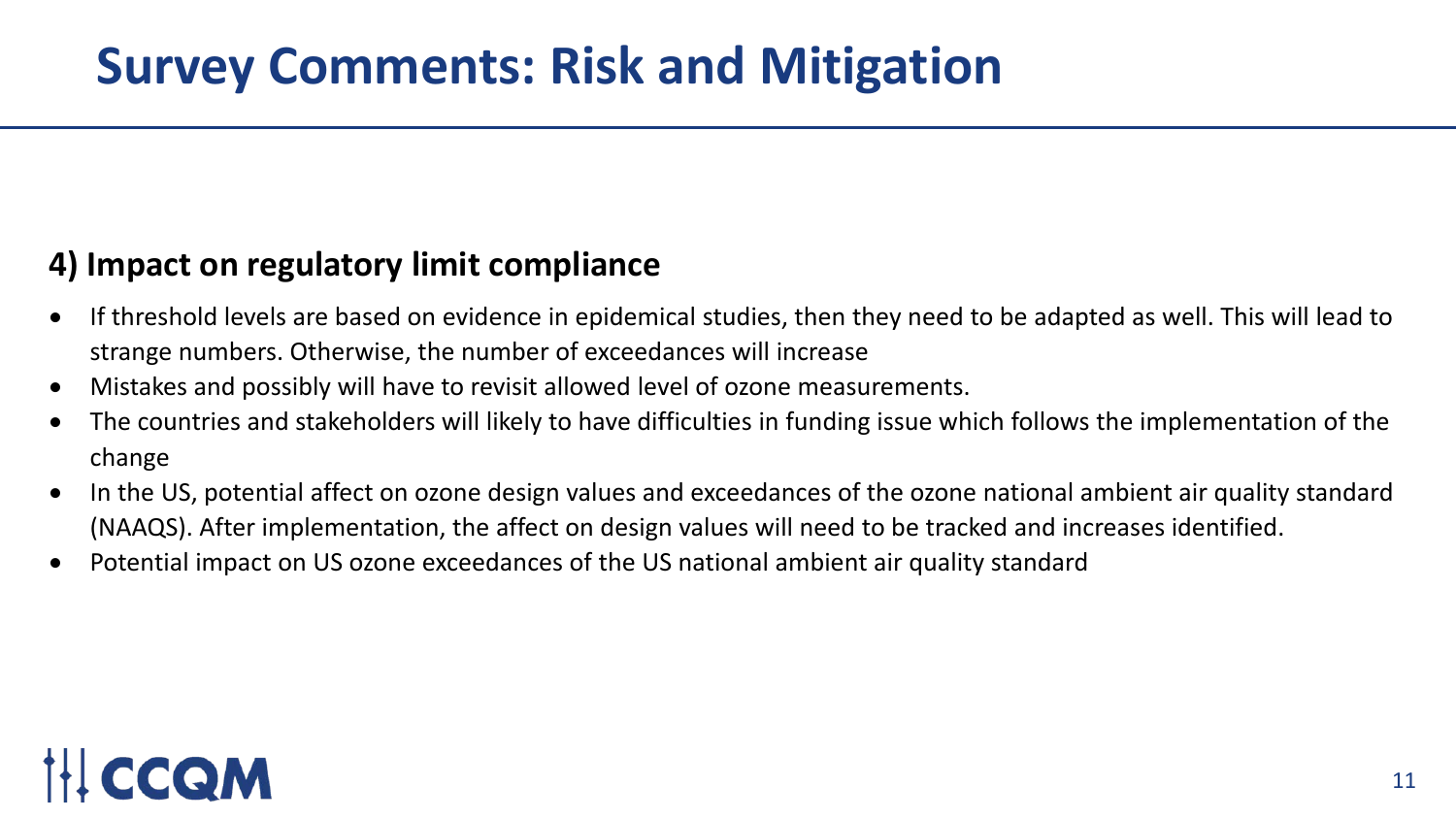**4) Impact on regulatory limit compliance**

**Discussion:**

- **a) Impact and perception will be different in different groups, e.g. areas which are well away from compliance limit vs. borderline cases**
- **b) Focus is on providing most accurate values and uniformity of ozone measurement throughout the atmosphere**

**Mitigation:**

- **a) Highlight benefits of change (publications, including go to technical paper on change)**
- **b) Inform stakeholders on potential impact**
- **c) Focus is on providing most accurate values and uniformity of ozone measurement throughout the atmosphere**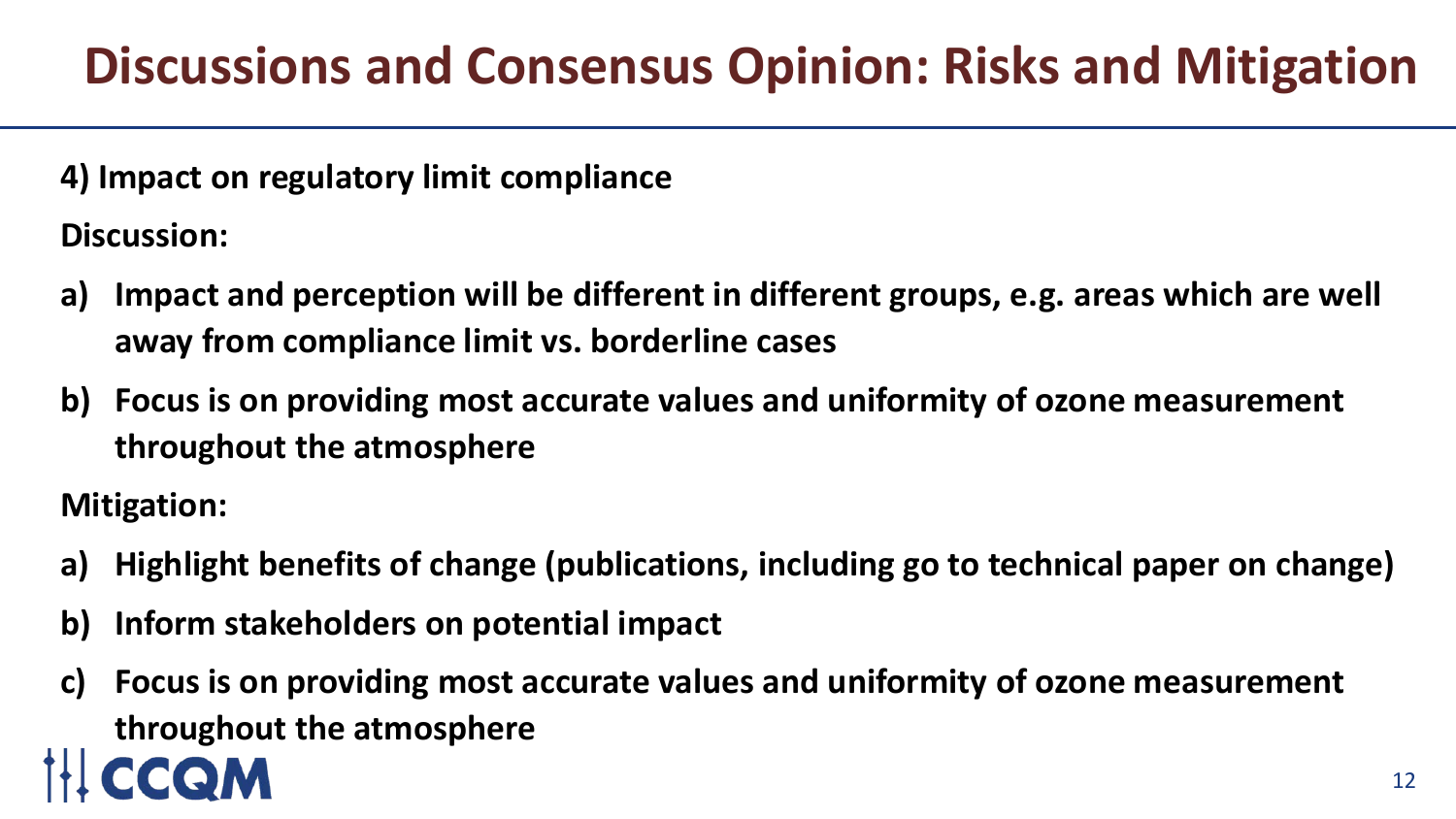### **5) Lack of understanding**

- Fail at the regulator, so it should be well discussed with given rationale
- Risk- To make our top management understand this change. We should explain them clearly the effect and the benefit of this change.
- People could be very distrustful of authority and could interpret the change as a way to artificially manipulate the measurements in their disfavor.
- Understanding of the common citizen about O3 air quality has increased will need more communication
- Implying that refining the cross-section value is a bigger deal than it is. Emphasise that accuracy is increased, and continuity can be maintained with minimal effort
- The major risk is stakeholders do not understand the change
- Misinterpretation due to unclear/unharmonised implementation date
- This should not be overcomplicated. We have a better value for the cross-section; we should use it. Users need to be educated on the nature of conventional scales. This can be done in a few sentences.
- I am representing the air quality network side and my personal opinion that it is a lot of work for this change to happen. Based on the uncertainty budget in the network I am also not so sure we actually gain so much by implementing a new coefficient. So it would be very good if you could convince us who are skeptical that all this work and effort will be worth it.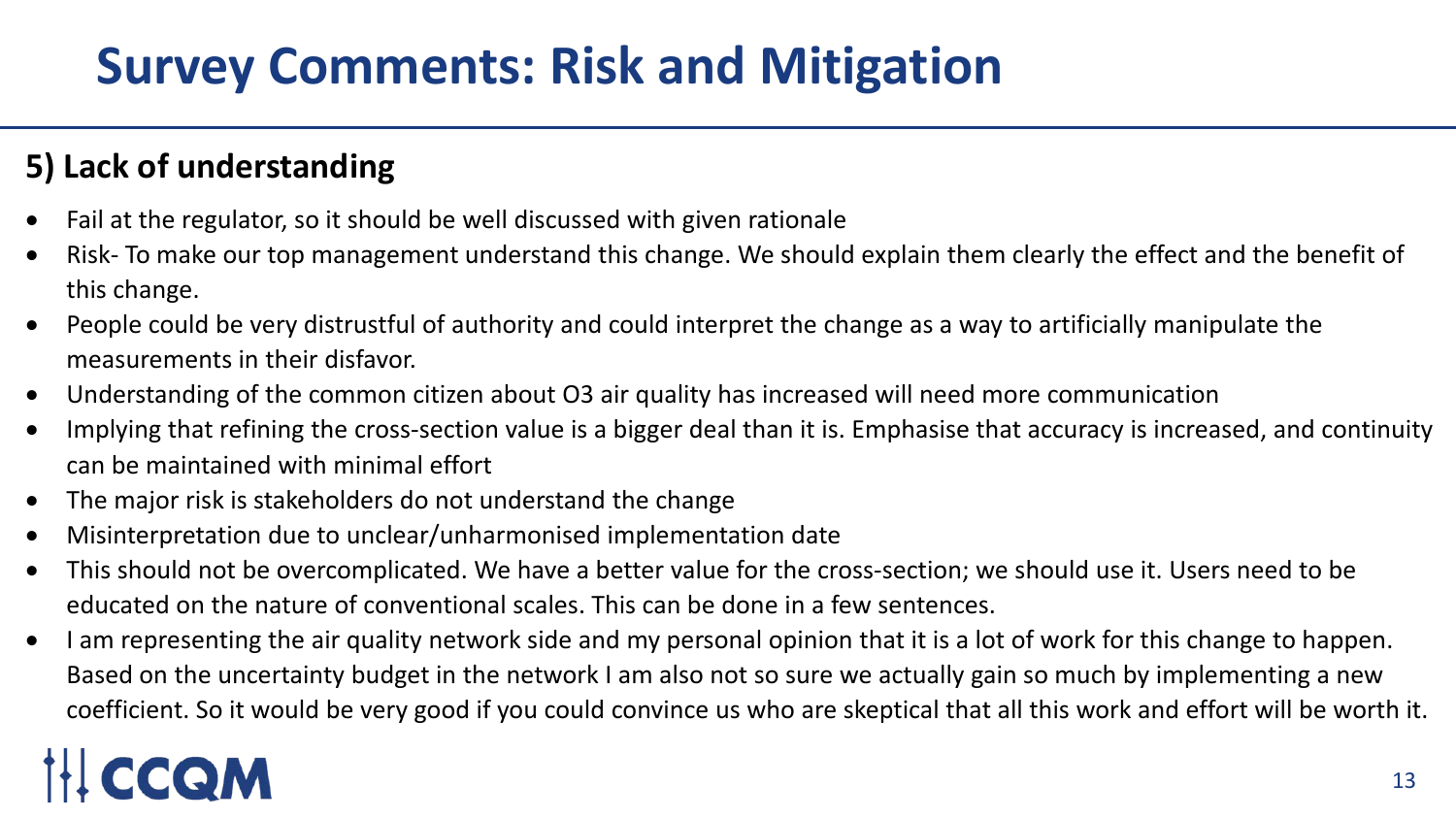**5) Lack of understanding**

**Mitigation:**

- **a) Go-to technical paper on change; Open access; to be published**
- **b) Develop information/publication for users, managers, public**
- **c) Work together to coordinate availability of information and network to provide translations**
- **d) Scientists will need to be able to identify what data they are dealing with**

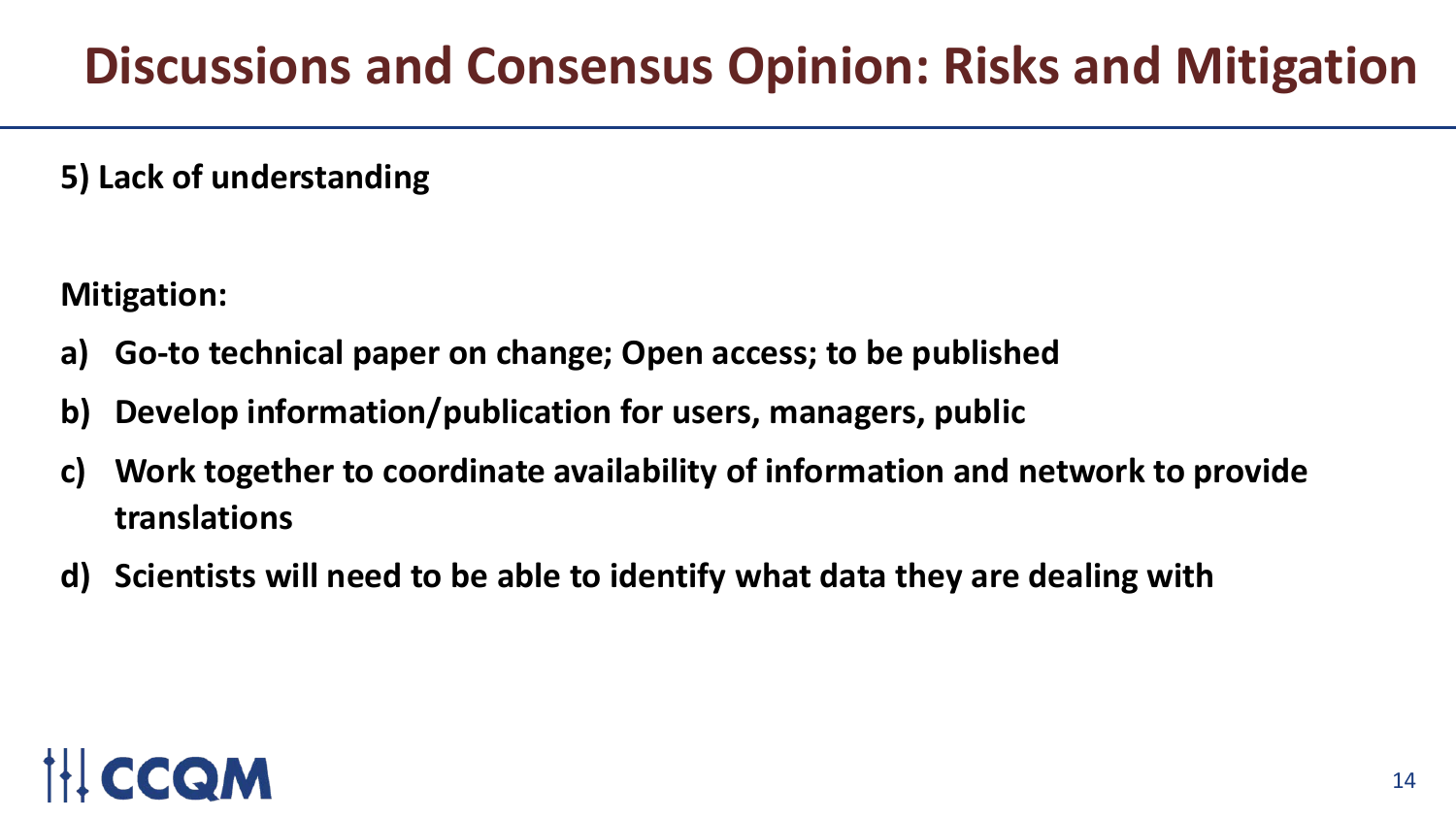**3) Risk: Change Process Control**

**Discussion:**

- **a) Big Bang Change – everything on one day**
- **b) Start date, transition period, end date (use of calibration QA/QC systems in place to role out change)**

**Mitigation:**

- **a) Set up a Change Management Task Group, including stakeholder groups**
- **b) Develop and plan for implementing change**
- **c) Identify factors that will limit speed of change and plan accordingly**
- **d) Take into account time for documentary changes and well as changes in the field**

# QM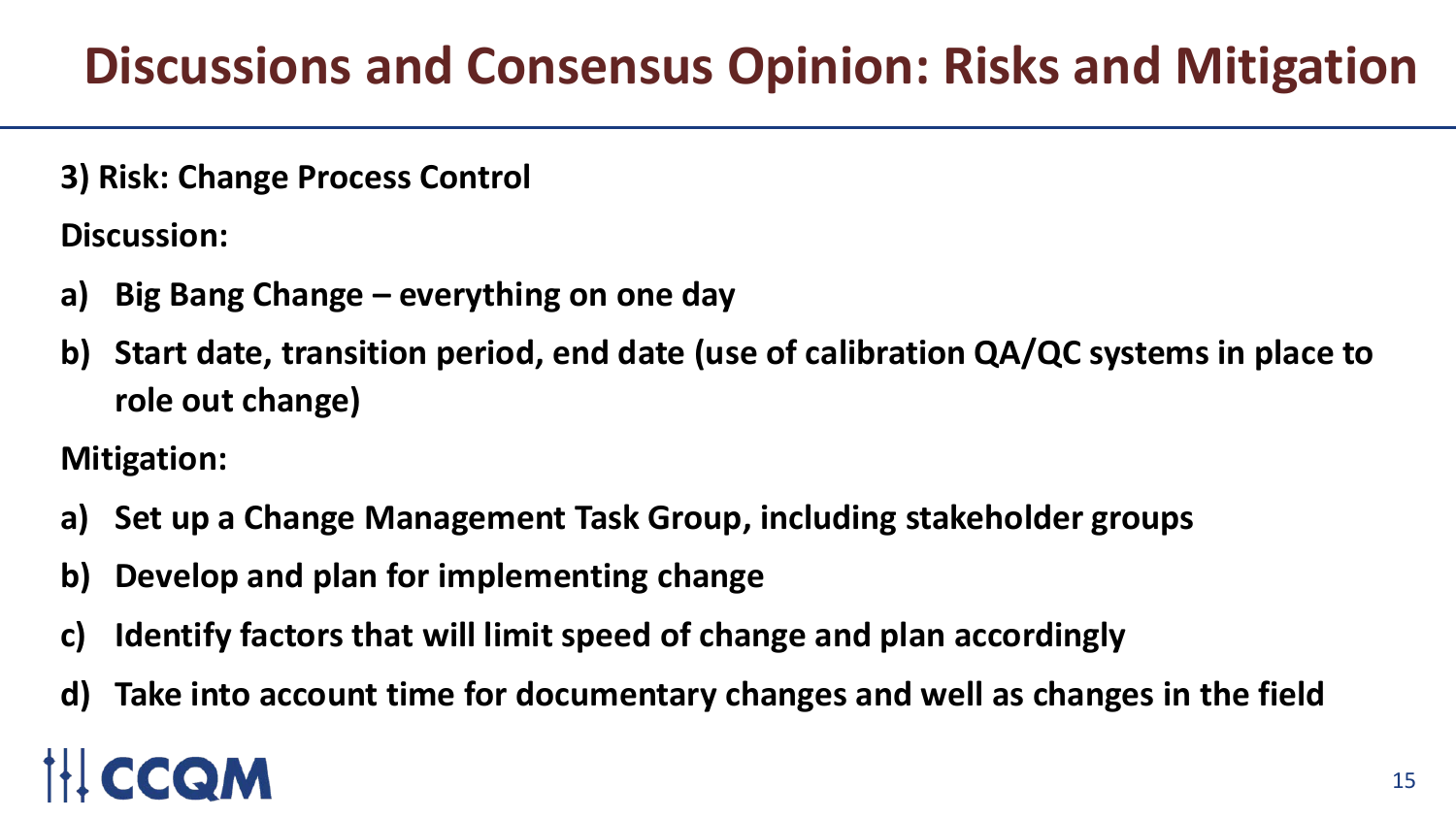### **Survey Responses: Historic Data**

### **Guidelines for treating Historic data**



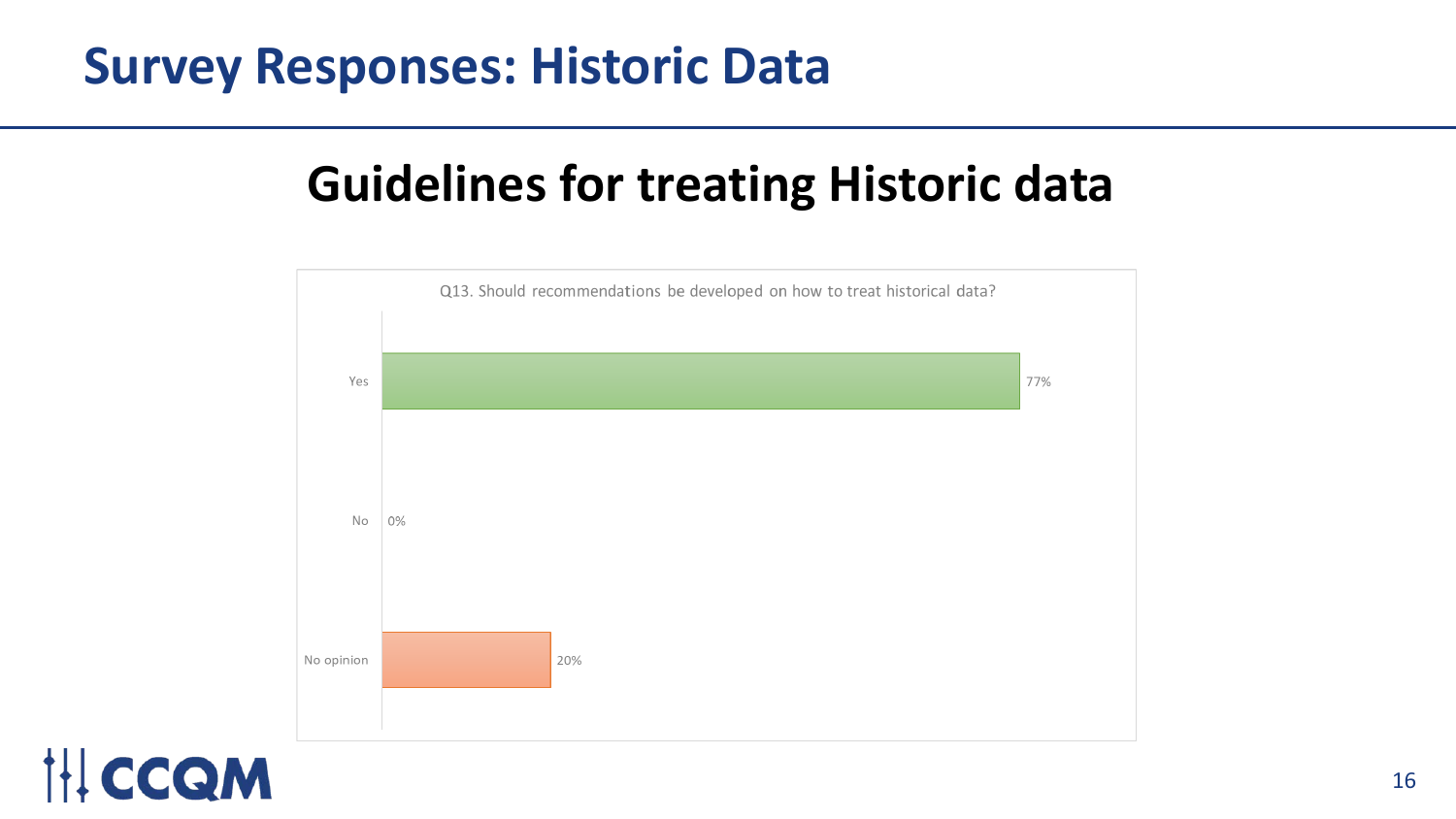### **Survey Comments: Historic Data**

#### **Please identify historical data that would need to be corrected following the change**

#### **Comments around whether correction should be undertaken:**

- Who said any data would need to be corrected?
- I am not a proponent of correcting historical data.
- In direct response to Q13, this probably isn't the role of BIPM, but the countries directly affected by the change. UK has nearly 50 years of automatic Ozone data that will potentially be affected by this change. The pros and cons of undertaking this reprocessing need to be carefully considered before agreeing to do it.
- Not recommending changes to historical data; Previous US ozone design values

### **Data sets that could/should be corrected?**

- surface ozone measurements: e.g. TOAR-1
- Ozone concentrations recorded by air quality monitoring agencies
- Consensus on how far back corrections should be applied should be considered
- Depending on % of difference, correction could be applied to our Canada wide ozone data for many years, up to 30 years.
- in Canada, our data archives dates back to 1977 using Dasibi analyzers.
- If change to historical data is necessary, correction should be applied to all the ozone measurements that applied the older cross section.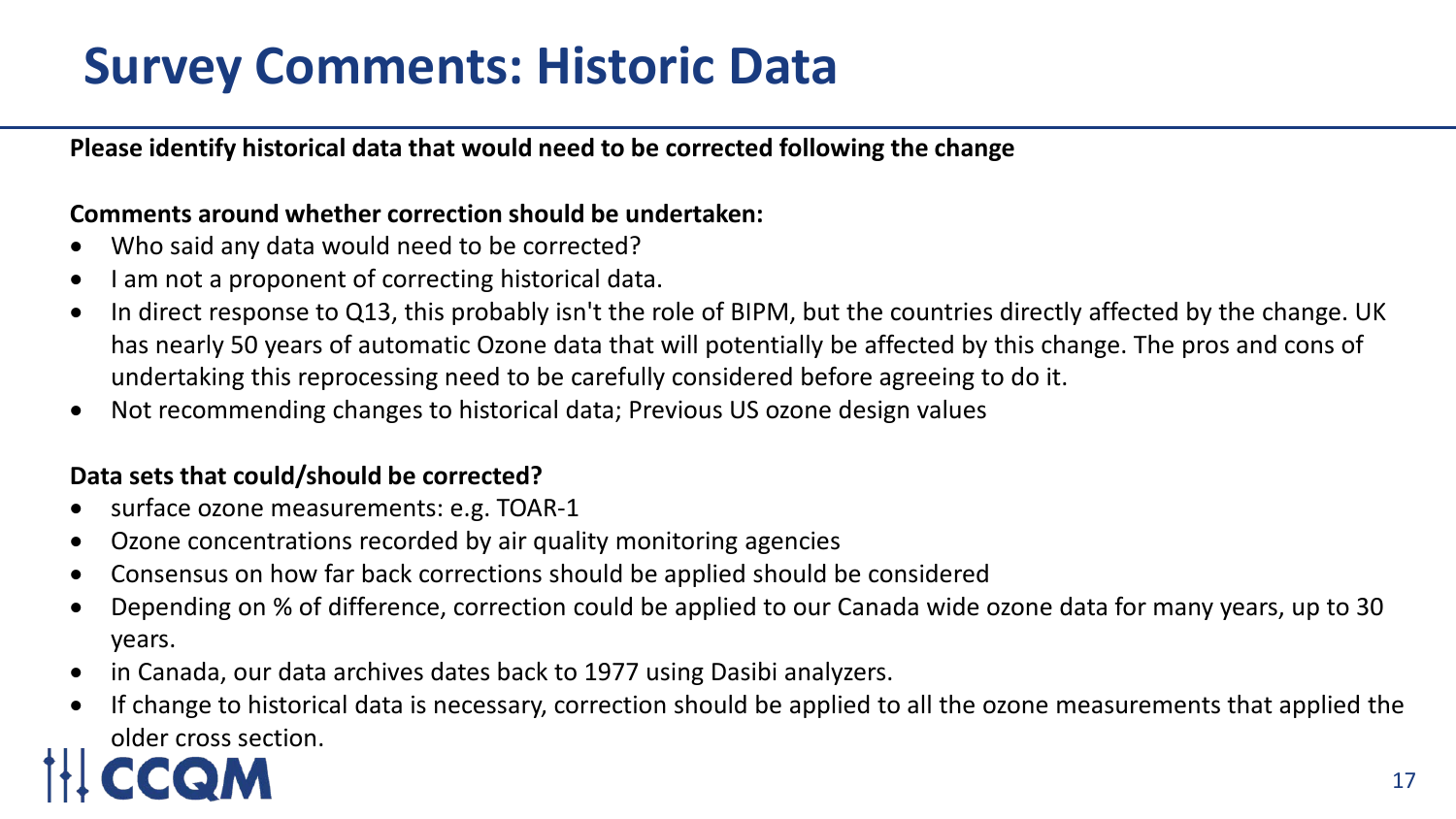### **Survey Comments: Historic Data**

**Please identify historical data that would need to be corrected following the change**

#### **Data sets that could/should be corrected?**

- The ground level ozone measurements
- Good air quality networks have historical maps or statistics they need to clarify the change
- GAW trend data
- Atmos modeling datasets, inventories, which may be based on historical measurements
- Ozone data for Colombia
- Please see the data sets listed in TOAR-Observations by Tarasick and Galbally et al., 2019: <http://doi.org/10.1525/elementa.376>
- NOAA surface ozone network
- All or none (more likely none); AOT-40?

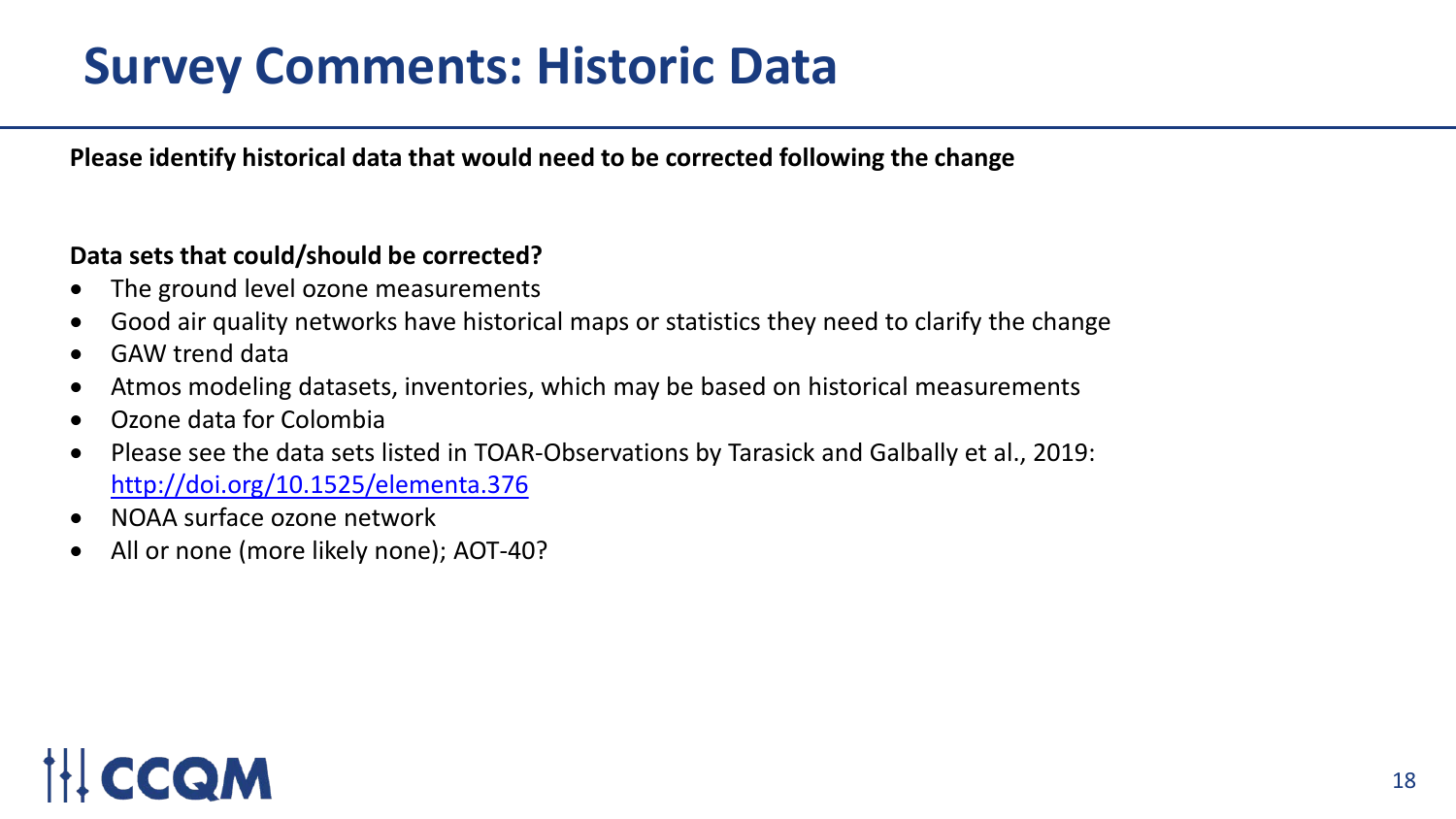**Issues:**

- **Opinions differ on whether corrections will be made**
- **No recommendation from this group on whether correction should/should not be made**

**Concensus:**

- **a) Make communities aware that there will be a step change if data uncorrected**
- **b) Recommendations on correcting data is user group specific – but what is going to be done should be clearly identified**